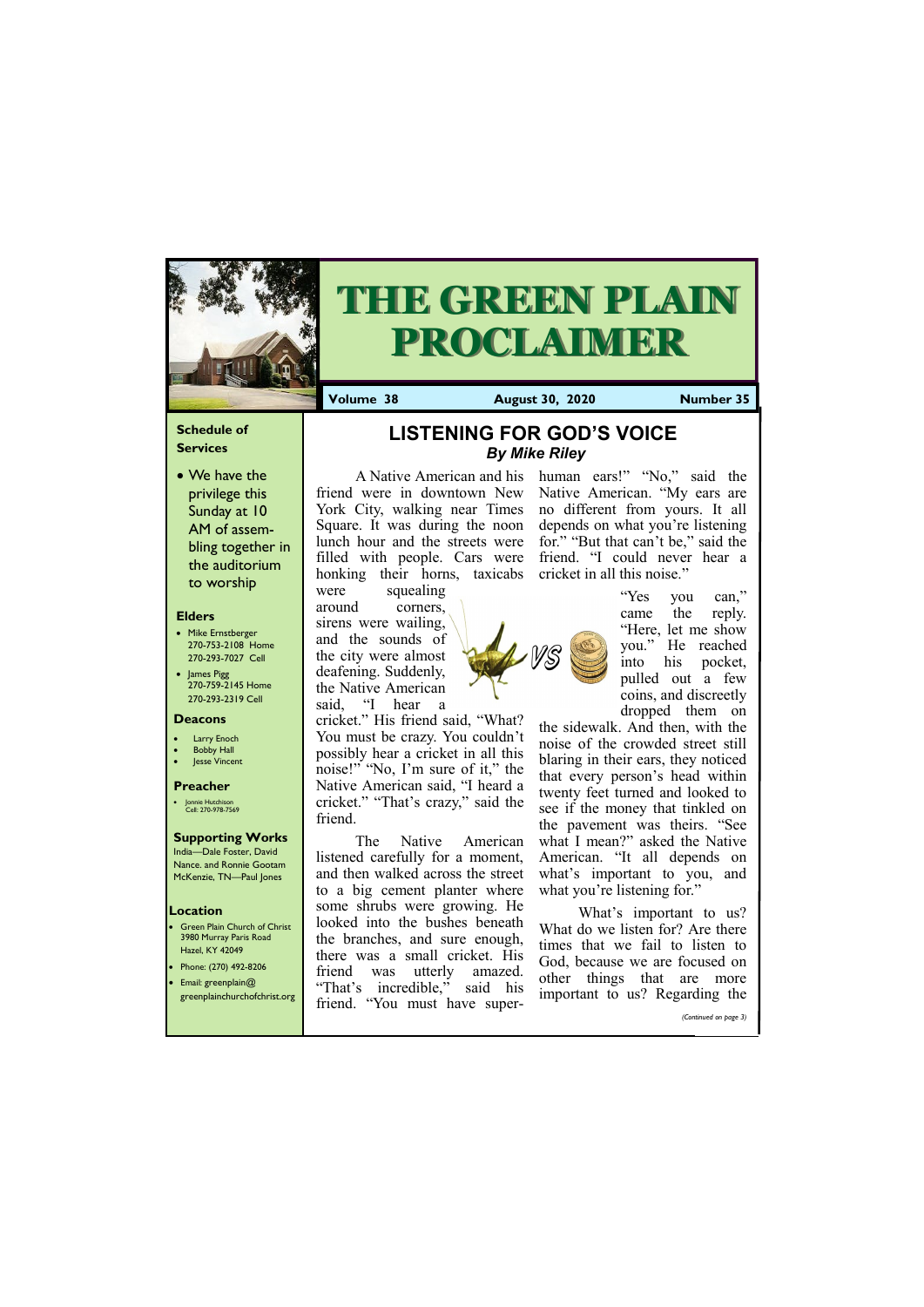# NEWS AND NOTES

*REMEMBER IN PRAYER: Green Plain members*: Remember Jane Morris, Faye Travis, Peggy Jarvis, Rex Enoch, Mary Crutchfield, Joanne Barnes, Maxine Pool, Hayes and Marjorie Grady, Jim Fielder, Griselda Adams, Larry Enoch, and Carolyn Byars. **Family and Friends:** Jenne Pool, Teresa Tacker, Betty Pond, Bryan White, Meredith Enoch, Kenneth Mizell, , Janice Canter, Maryanne Pedigrew, Dale Foster, Andrea Phillips, Donald and Dorothy Cook, Pat Hocking, Sandra Cook Downs, Hollis Stubblefield, Jason Rutledge, James Bishop and Kevin Smith.

- **MEMORIAL SERVICE:** A memorial service will be conducted at the building of the Green Plain church of Christ for sister Margaret Enoch on Saturday, September 5th. Visitation will be from 10:00 am to 12:00 pm. The memorial service will follow at 12:00 pm.
- **PANTRY ITEMS August 2020: 2—Canned Potatoes; 9—Canned Tomatoes; 16—Vienna Sausages; 23—Pinto Beans; 30—Creamed Corn.** Please bring any additional items you wish for the "blessing box" which is located next to the breezeway on the north side of the building.
- **See our Facebook page** for announcements, updates and articles. Access to past editions of this bulletin are available on our website at http://greenplainchurchofchrist.org.
- Mission Work: Please continue to pray for the preachers this congregation is supporting in India and for Ronnie Gootan, David Nance, Mike Kiser, Arnold Gerson and Paul Jones in their respective works.
- **August 2020 Anniversaries:** 13th—Gail and Jonnie Hutchison; **Birthdays:** 4th—Teresa Enoch; 10th—Brent Morris. If we have left anyone out please let us know.
- **We offer FREE BIBLE CORRECPONDENCE COURSES through the mail. Enroll on our**  website or send your name and return mailing address to the address on the first page of **this bulletin. You may also call 270-978-7569 or you may email us at greenplain@greenplainchurchofchrist.org.**
- **Additional Study Opportunities:** We encourage our readers to take advantage of the wealth of Bible study opportunities which are available online. There is a list of some of these at the bottom of this page. You will find scores of recorded videos and live programs that you can watch at your convivence. The Bible admonishes us to *"...grow in the grace and in the knowledge of our Lord and Savior Jesus Christ"* (2 Peter 3:18).

# **Page 2**

## **ONLINE SPIRITUAL RESOURCES Gospel Broadcasting Network https://gbntv.org/**

**World Video Bible School https://store.wvbs.org/wvbs-splashpage.html**

> **A Bible Answer https://abibleanswertv.org/**

> > **Good News Today http://gnttv.org/**

**In Search of the Lord's Way http://searchtv.org/**



**This Week: Jesus said, "By this all will know that you are my disciples." By what?**

*Last Week:* According to the book of Proverbs, what is the beginning of wisdom?

*Answer:* **"**The fear of the Lord is the beginning of wisdom…." (Proverbs 9:10).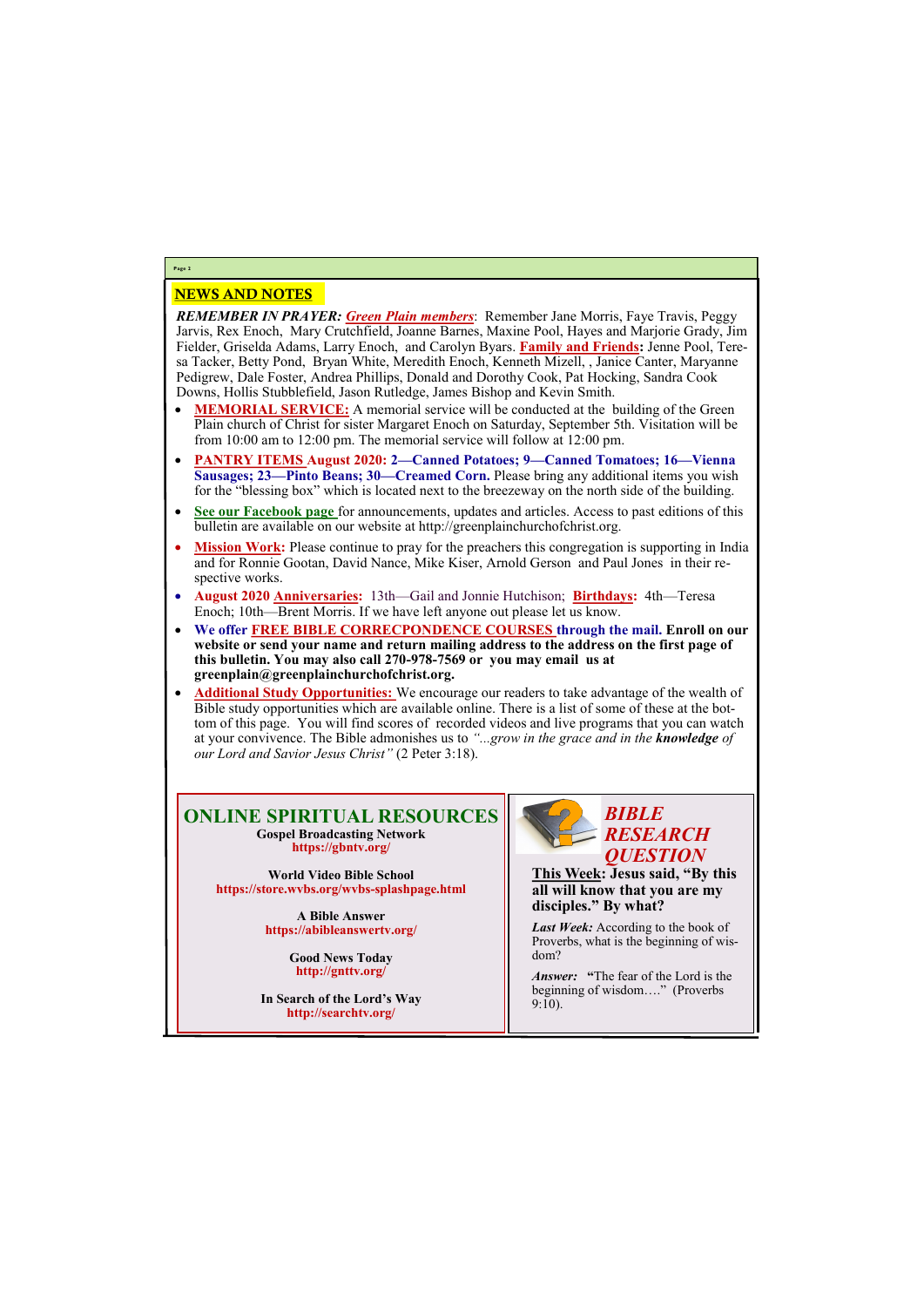**Page 3**

Jews, Jesus said, "For the hearts of this people have grown dull. Their ears are hard of hearing, and their eyes they have closed, lest they should see with their eyes and hear with their ears, lest they should understand with their hearts and turn, so that I should heal them. But blessed are your eyes for they see, and your ears for they hear." (Matthew

13:15-16; cf. Isaiah 6:9-10; Acts 28:26-27).

Brethren, amid the distractions of the world all around us, may our ears always be open, not only ready to listen for, but to hear and be obedient to God's voice as He speaks to us through His word (1 Samuel 3:9-10; cf. John 8:47; John 10:4; John 10:27; 1 John 4:6). —GEWatkins.net

*(Continued from page 1)*

# **SIMPLE TRUTH: THE SINGULAIRTY OF THE CHURCH By Eddie Perish**

Peter once referred to the writings of Paul this way, "There are some things in them that are hard to understand" ([2 Pet.](https://biblia.com/bible/esv/2%20Pet.%203.16)   $3:16$ ). Not that my opinion matters, but I know where Peter is coming from. I suspect you do, too. But just because there are some Biblical concepts that are hard to grasp, this does not mean that all of them are. As a matter of fact, some of the most important doctrines of the New Testament are just not that difficult to understand. One of those doctrines is the singularity of the church.

 $\Rightarrow$  Jesus is the "head over all things to the church, which is his body" ([Eph. 1:22](https://biblia.com/bible/esv/Eph.%201.22-23)- [23\).](https://biblia.com/bible/esv/Eph.%201.22-23) Paul identifies the one body as the church.

 $\Rightarrow$ If there is only one body, and that body is the church, then there is only one church.

One of the characteristics of the religious climate of our day is the proliferation of different religions that fall under the broad heading of Christendom. It's not difficult for most folks to find a church that fits their criteria of what a church should be. The widespread availability of churches to choose from is heralded as a wonderful blessing from God.

But is it? Did denominationalism originate with God? Did Jesus build, and therefore approve, all of the different "Christian" religions complete with their opposing doctrines and practices? No, he didn't. Here is the simple truth:

When Jesus was preparing his follow-

"church" is singular, not plural.

 $\Rightarrow$  There is one body" ([Eph. 4:4\)](https://biblia.com/bible/esv/Eph.%204.4).

Simple, isn't it? But that leads to the question: if there's only one church in the New Testament, why do so many exist today? And why do they all claim allegiance to Jesus?

ers for what would happen after his death and resurrection, he promised, "I will build my church" ([Matt. 16:18\)](https://biblia.com/bible/esv/Matt.%2016.18). The word When different churches all claim to follow the New Testament, but they teach *(Continued on page 4)*

Perhaps this illustration will help. Suppose you gave an identical copy of the same blueprint to 10 different homebuilders with the instructions to build a home by following that blueprint. Further suppose that when the builders were finished, each home looked different from the others. What would you conclude? That at least 9 of the 10, and perhaps all 10, did not follow the blueprint. The only way to tell which builder built the right home would be to compare each home to the blueprint.